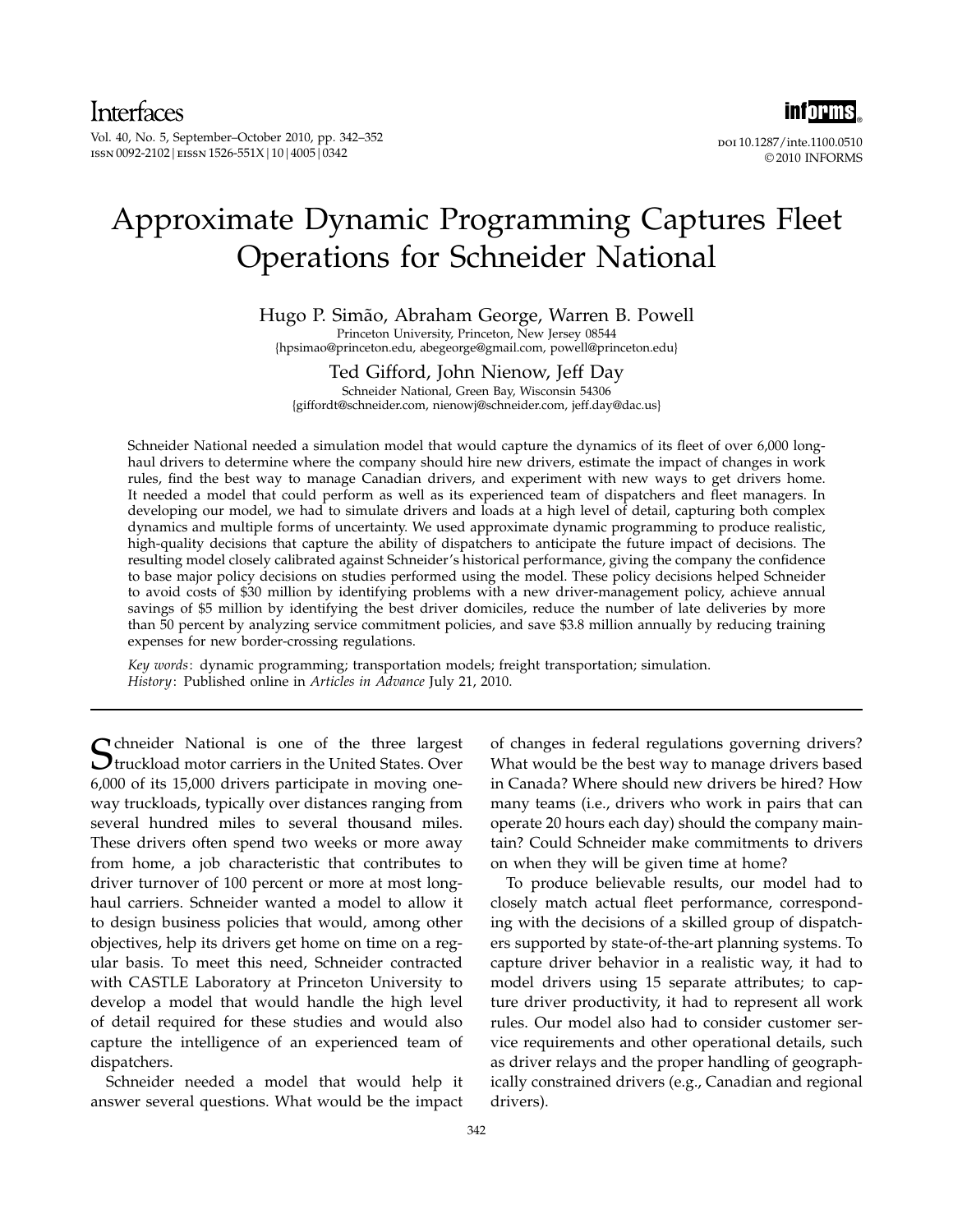Perhaps our biggest challenge was the requirement to design the model such that it could make realtime decisions that could anticipate their impact on the future. For example, if the model assigns a driver domiciled in one city to a load terminating in another city, will that driver be able to get home within a reasonable time? Should a team, which is best used on long loads because teams can move more miles per day, be sent to a location that primarily produces short loads? What if some of these short loads move to a location that produces longer loads?

Dispatchers clearly think about future impacts. Thus, it became clear that optimizing decisions at a point in time would not be sufficient; we had to optimize decisions over time. If we formulated the problem as a mathematical optimization problem, we would generate a linear program with literally hundreds of millions of rows (constraints) and billions of columns (i.e., decisions to assign drivers to loads over several weeks).

We knew that even if we could solve such a model, we would be ignoring the inherent uncertainty of truckload operations. The customer demands that would arise randomly over time were our most important sources of uncertainty, complicating the problem of getting drivers home. For example, we would like to send a Virginia-based driver to Chicago knowing that a load that would take that driver home would be waiting there; however, this is simply not how truckload operations work. Customers continually make new requests, and uncertainty in loading, unloading, and transit times makes it impossible to predict the availability of drivers and loads in the future.

We formulated the problem as a stochastic optimization model and used the modeling and algorithmic framework of approximate dynamic programming (ADP), a simulation-based type of optimization algorithm that uses iterative learning to optimize complex, stochastic problems. The extensive literature on ADP (including its sister communities, which we refer to by names such as reinforcement learning and neurodynamic programming) has largely ignored the challenges of high-dimensional decision variables. For this project, we had to develop methods to handle driver assignment problems with up to 60,000 variables in each period, millions of random variables (the

demands), and a state variable with a virtually infinite number of dimensions.

To use a trite expression, necessity is the mother of invention; we knew this project would require us to develop a novel strategy to solve the problem. Our solution involved combining results from three PhD dissertations—Spivey (2001), Marar (2002), and George (2005)—to create a model that could handle the high level of detail while also producing decisions that balance current and future rewards. Equally important was the need to calibrate the model against historical performance, a dimension that the academic optimization community has largely ignored. Simão et al. (2009) give a detailed technical description of the model and the algorithm.

### The Operational Problem

Truckload operations sound deceptively simple. A set of drivers is available and must be assigned to a set of loads. When a driver is assigned to a load, the driver moves to the shipper, picks up a full truckload of freight, and delivers it. When the truck is empty, the trucking company must find a new load for the driver to deliver.

In reality, truckload operations are far more complex. Drivers are described by a multidimensional attribute vector that can include many characteristics. These include current location (destination location for an en route driver), estimated time of arrival (if the driver is currently moving), domicile (driver's home location), driver type (team or single driver, driver using company-owned equipment, owner operator, and other characteristics that describe drivers who move primarily within a single region), days since last visit to home, next scheduled time or desired time at home, road hours (number of hours driven today), duty hours (number of hours the driver has been on duty today), and driver's duty hours over each of the previous seven days (to enforce the 70-duty-hours-ineight-days rule). Loads also have a complex vector of attributes that capture pickup and delivery windows, nature of the pickup and delivery appointments, and the load priority.

When assigning a driver to a load, the dispatcher must consider factors such as the number of miles the truck must move empty to pick up the load,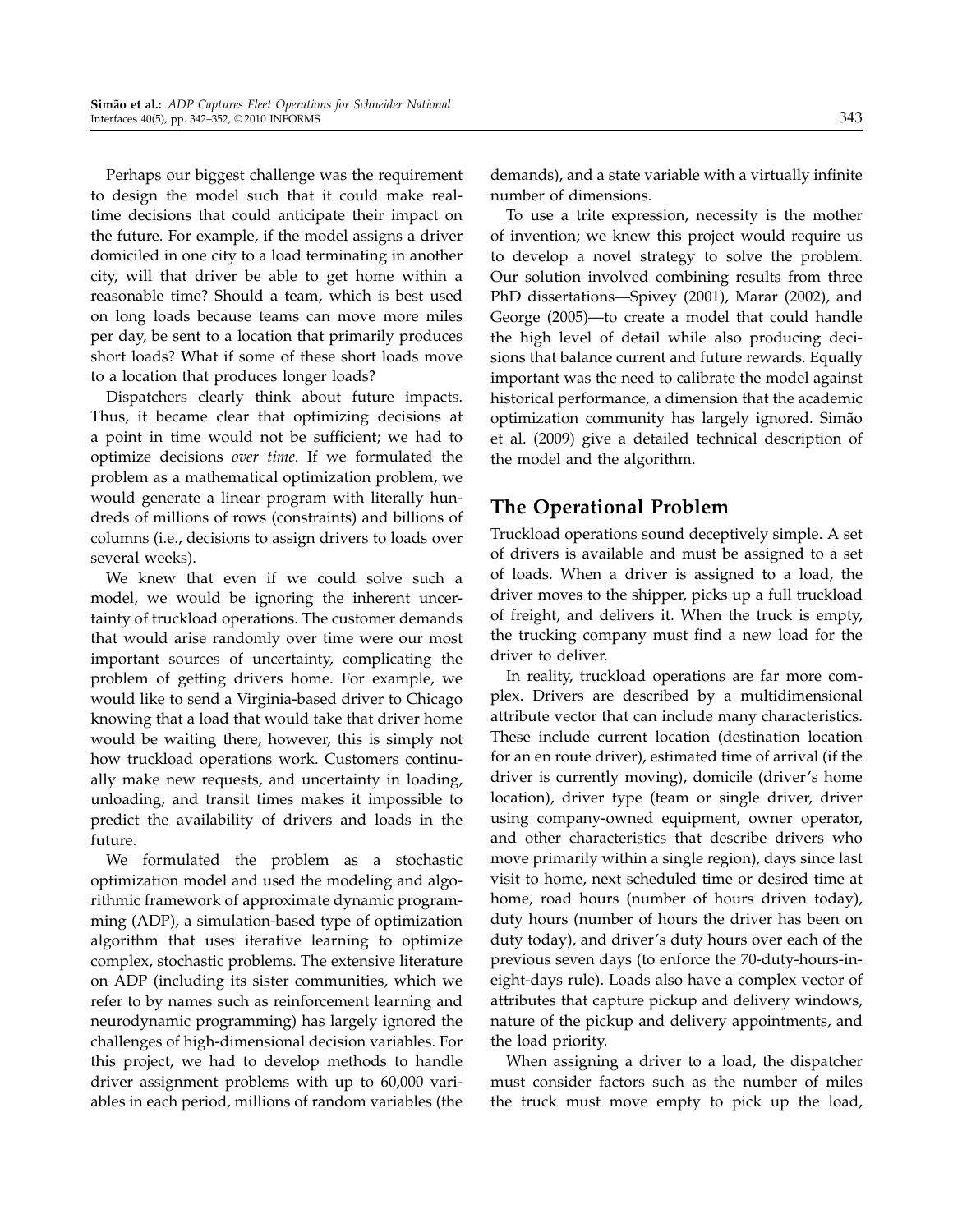the driver's ability to deliver the load on time, the driver's nationality, the appropriateness of the load length for this driver type (e.g., teams are better used on long loads), the driver's ability to get home on time after delivering the load, and the productivity (miles per day) of this driver type. Dispatchers sometimes use complex strategies, such as swapping drivers between loads en route and relaying loads (dropping the loads at a location other than their destination), so that a more appropriate driver can complete the move.

Dispatchers want to minimize empty miles and move loads on time; however, they also must manage other goals. Driver turnover is a major consideration. Two objectives that are important to dispatchers are (1) getting drivers home on time (especially over a weekend) and (2) giving each driver a specific number of miles to move each week to ensure income for the driver. Schneider can impact the ability of dispatchers to get drivers home both through the choice of loads assigned to drivers (which requires thinking about the future) and by choosing where to hire drivers. Schneider was also interested in making advance commitments to drivers; however, the company wanted to ensure that it could meet its commitments at a reasonable cost.

The issue of maintaining driver productivity (measured by the average length of the loads to which a driver was assigned) was more complex. Teams must drive more miles because the work must generate income for each team member. Drivers who own their own tractors need more miles (but fewer miles than teams) because they must cover lease payments on their tractors. Single drivers using company-owned equipment need the fewest miles. Drivers who are assigned fewer miles than they normally expect may quit (and usually do), forcing the company to hire and train new drivers. However, there are no strict rules on the length of a particular load given to any driver. A team may be given a short load that repositions that team to a location that has long loads. In addition, moving a short load is better than moving nothing. What matters to drivers is the average number of miles they drive each week. If the model deviates significantly from historical averages, then it will be impossible to implement these policies without risking much higher driver turnover, something

that we are simply not able to capture. For this reason, Schneider decided that the model had to maintain key driver metrics to produce a realistic simulation.

Getting drivers home on time and maintaining a targeted length of haul were two critical issues in our development of the model. However, we also had to consider on-time service, both when picking up and delivering a load. The model had to carefully observe regulations on the number of hours a driver could move each day; most notoriously, it had to consider the infamous 70-duty-hours-in-eight-days rule, which often limited a driver to substantially fewer than the allowed 14 hours on duty in one day.

To produce realistic results, we had to incorporate some of the more complex operating strategies used by the dispatchers, who struggled to meet numerous goals while keeping costs low. For example, we could not schedule a driver to move an empty truck 300 miles just to pick up a load that would take that driver near home. Instead, a dispatcher might assign driver A in Baltimore to move load 1 going to Dallas and driver B in Atlanta to move load 2 going to Chicago, recognizing that driver A needs to get home to Chicago. It might be possible to develop a schedule such that these drivers meet and swap loads, allowing driver A to finish moving the load to Chicago and get home on time with little or no additional emptymovement costs.

# The Optimization Challenge

The optimization problem requires that we maximize the total revenue from moving loads (we do not require that all loads be covered) minus the cost of moving trucks to pick up and deliver loads. The model also includes a number of bonuses and penalties to encourage appropriate behaviors. These include penalties for early or late pickups and deliveries, bonuses for assigning Canada-based drivers to loads that return to Canada, bonuses for getting a driver home on time (in particular, on a weekend), and bonuses and penalties for using team drivers, for example, on longer loads. Of course, we cannot assign a driver to two loads at the same time, and each load can be covered by at most one driver. More subtly, in assigning drivers to loads, we are not allowed to use information that has not yet become known about future loads.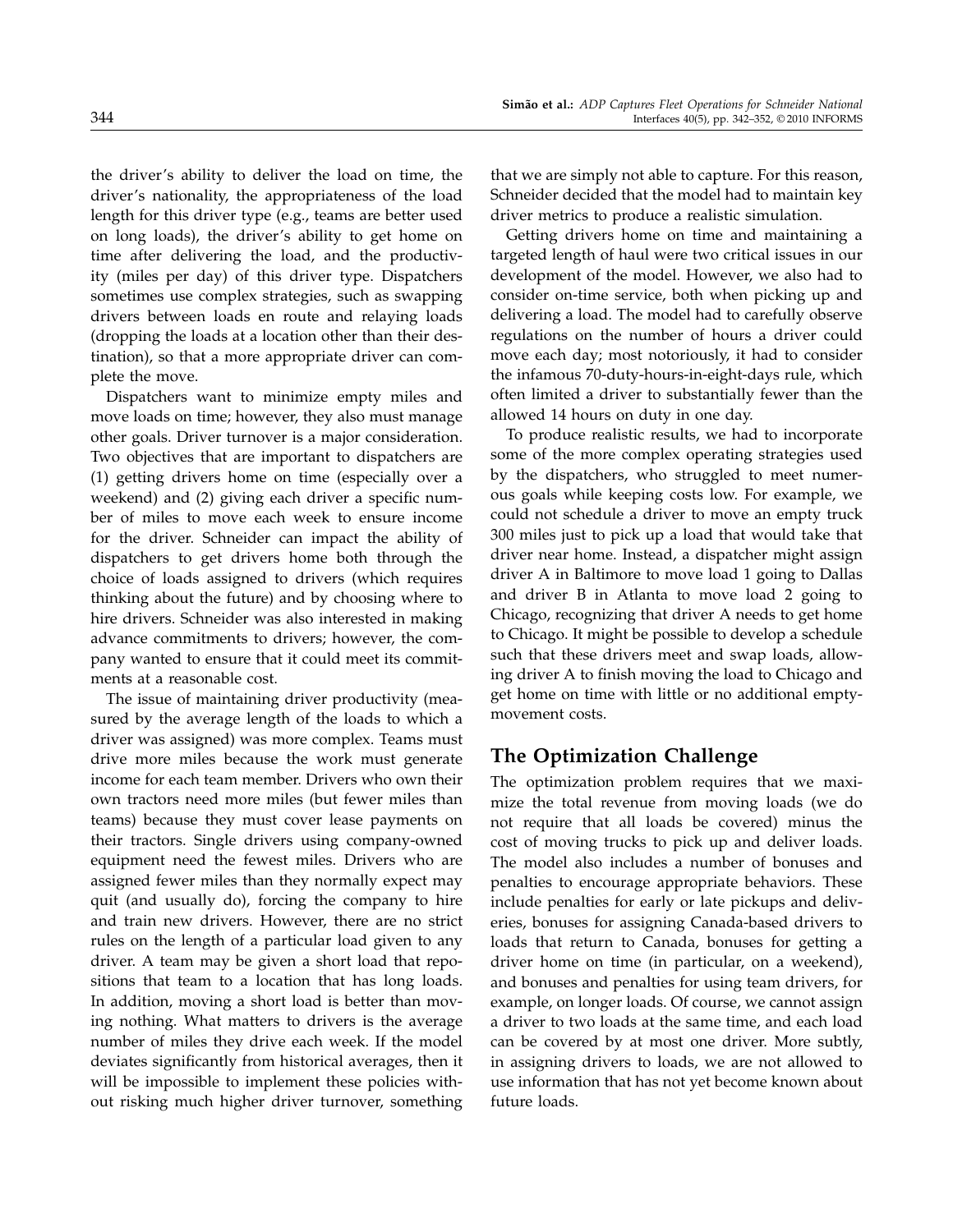

Figure 1: The diagram depicts an assignment model for assigning known drivers to known loads at a point in time.

Two optimization models are widely used in freight transportation. The first is a simple assignment problem in which resources (resources are truck drivers in our situation; they might be freight cars, locomotives, or planes in other situations) are assigned to tasks (loads of freight) (see Figure 1). This model represents every driver and load individually, making it possible to capture the attributes of each driver and load at a high level of detail at a point in time. However, at this point in time, the model cannot capture the impact of decisions about the future.

The second modeling strategy, and the most common way of modeling activities into the future, is to use a time-space network (see Figure 2). In this model, resources are represented by their location at a point in time. This model, which assumes that all resources at the same location are identical, is useful when modeling fleets of identical trailers; however, in



Figure 2: The diagram depicts a classic time-space network, capturing loaded movements (solid arcs) and empty movements (dashed arcs) between different locations over time.

practice, the equipment usually differs in size (e.g., older 45-foot trailers, the more common 48-foot trailers, and 53-foot trailers) and capability (e.g., refrigeration or special shock absorbers for more delicate freight).

We can handle different types of equipment if we use a multicommodity network-flow model (see Figure 3). Imagine that we are flowing each equipment type over its own time-space network, except where a loaded movement can be moved by more than one equipment type. These problems become hard to solve because we are only interested in integer solutions; i.e., we cannot assign half of a driver to a load. Modern solvers, such as CPLEX, have improved dramatically in their ability to handle large integer



Figure 3: The diagram depicts a multicommodity flow problem defined over a time-space network in which we have represented three different types of equipment.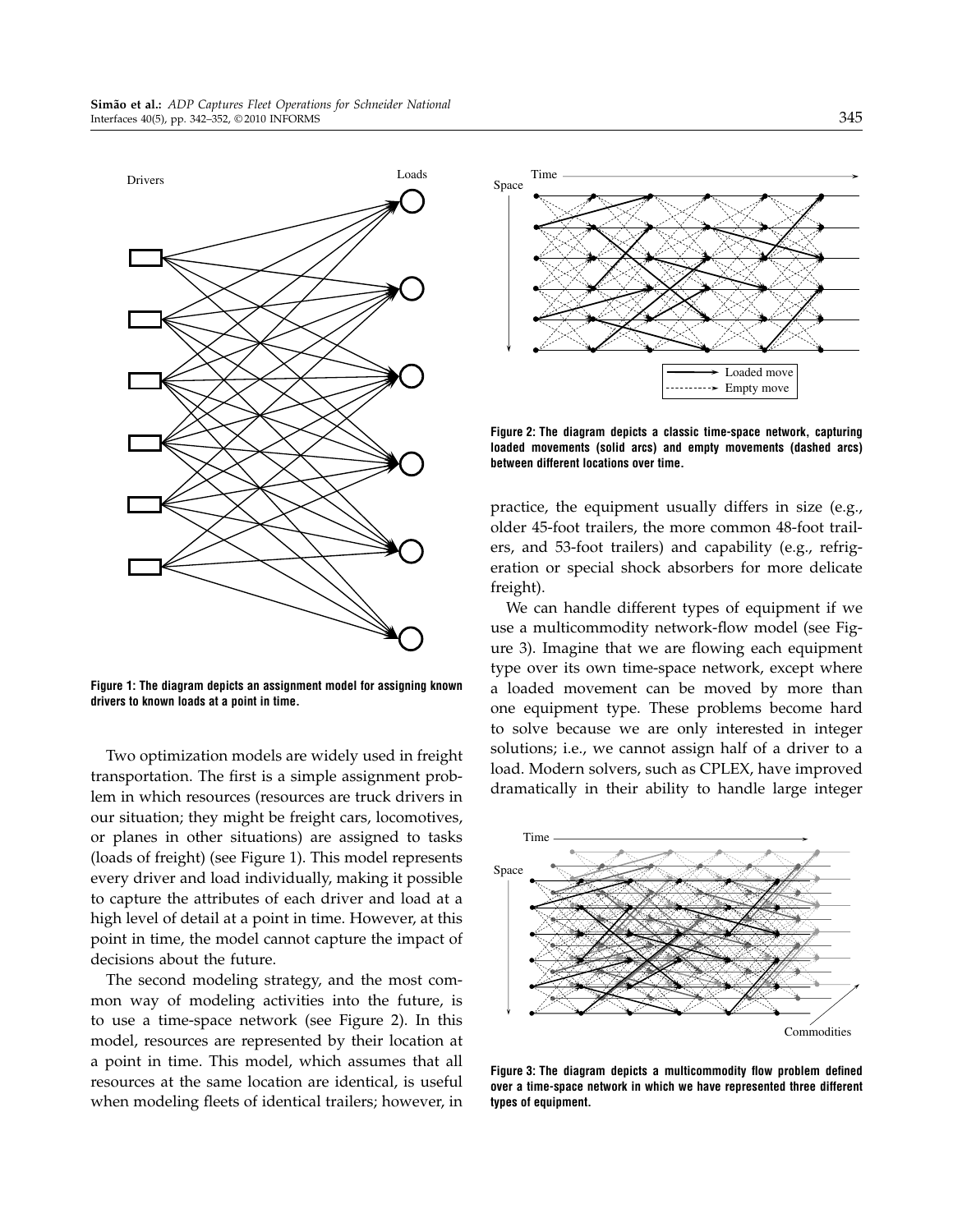programming problems; however, problems such as these can have hundreds of thousands of integer variables. Despite this large size, we are still not even close to modeling the real problem.

If we discretize the country into 100 regions (which is common for truckload motor carriers), and if we have only one equipment type, then our time-space diagram (see Figure 2) would have 100 nodes per period. If we have five types of equipment, our multicommodity network would have 500 nodes per period. If we model individual drivers and capture only 100 locations, five driver types, 100 home domiciles, and up to 30 days since the last visit to home, we already have 1.5 million nodes per period. If we try to capture all the attributes, the number of possibilities is effectively infinite.

The complexity of the problem arises when we combine the detailed vector of attributes required to model a driver with the need to make decisions that anticipate the future impact of the decisions. Figure 4 illustrates an initial possible assignment of five drivers to five loads. Focus now on a single driver with attribute vector  $a_3$ . This driver might be assigned to each of the five loads, creating a new driver in the future; this new driver has attributes that depend on the initial attribute vector  $a_3$ , along with the characteristics of each load. To know if we should assign our driver to each of these five loads, we have to think



Figure 4: The diagram illustrates the growth in the number of potential drivers in the future when we consider possible assignments over time.

about what this particular driver might do after completing each of these five loads (and so on and so on). If we extend this logic over the course of a month in which a driver might be expected to handle 12 loads, we might create about 240 million  $(5^{12} = 2.44 \times 10^8)$ potential future drivers. Now multiply 240 million by the 6,000 drivers in our fleet (it is virtually impossible to have two drivers with identical attributes). The resulting network would have over 1.4 trillion nodes per time period.

This problem as stated is difficult enough; however, we now must also introduce the dimension of uncertainty. Customer demands, which come in on a rolling basis, are the most significant sources of uncertainty in truckload trucking. In addition, we must capture randomness in travel times. It is easy to claim that because of the uncertainty, we do not have to look into the future; however, our work demonstrates that to accurately capture the behavior of Schneider's experienced dispatchers, thinking about the future impact of a decision is critical. Furthermore, we must realize that we will need the marginal value of a driver over the entire simulation.

The presence of uncertainty guided us to an elegant and practical solution. Even small versions of this problem cannot be solved exactly using any standard stochastic optimization framework. For this reason, we turned to the modeling and algorithmic framework of ADP, which offers both a rigorous mathematical foundation and the property of being very intuitive. We start with the simple concept of solving a sequence of simple assignment problems (see Figure 1). After assigning drivers to loads, we simulate random travel times and new loads, advance the clock, and solve the problem again. Of course, if we do only this, we would be simulating only a simple myopic policy that provides none of the important qualities we need to solve this problem.

Instead, we solve a somewhat modified assignment problem. Rather than only assigning drivers to loads, we modify the assignment problem to capture an approximate value of drivers in the future. Figure 5 illustrates this concept. We start with the same assignment problem shown in Figure 1; however, we now add an approximation of the value of a driver after completing each load. Therefore, if we are considering assigning the driver with attribute vector  $a_3$  to load 1,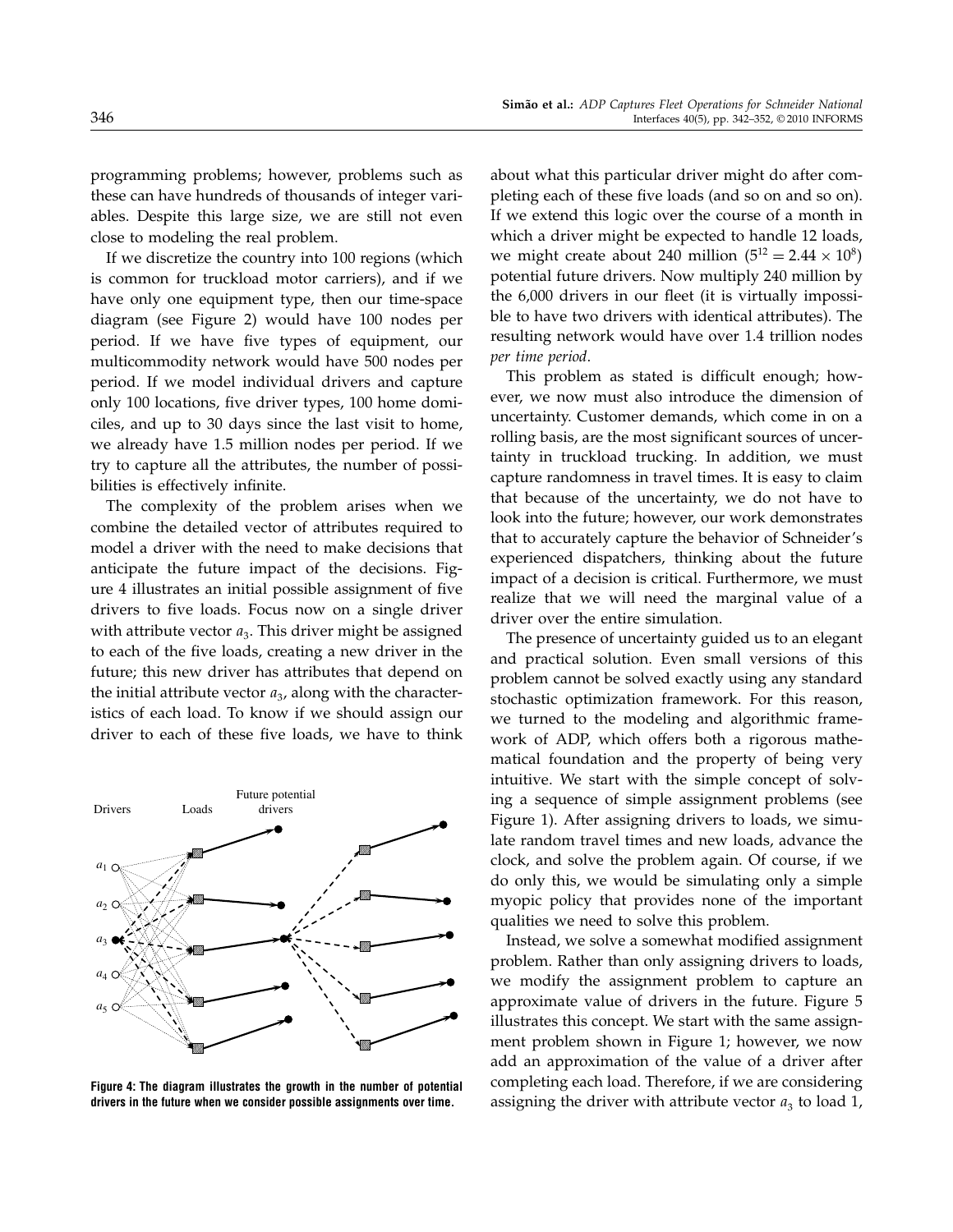

Figure 5: We show the driver assignment problem with the approximate value of drivers in the future.

we would obtain a driver with attribute vector  $a'_{31}$ , with an approximate value of  $\bar{v}(a_{31}^{\prime})$ . We estimate the value  $\bar{v}(a_{31}')$  by using the marginal value of drivers in the future.

This simple concept introduces some technical complications, which Simão et al. (2009) summarize in more detail. First, we might never have assigned the driver with attribute  $a_3$  to load 1, which means that we were never allowed to observe a driver with attribute  $a'_{31}$  in the future. Instead, we view the problem of estimating the value  $\bar{v}(a_{31}')$  as a statistical exercise in which we need an estimate  $\bar{v}(a)$  for any attribute a. Although we can present this as a simple exercise in statistical estimation, estimating these values introduces enough issues to fill a doctoral dissertation and several research papers. For example, the value of a driver at one point in time depends on the value of drivers in the future, which are also approximations. In addition, a characteristic of our problem is that many drivers live in some parts of the country (e.g., Illinois and Georgia) and relatively few drivers live in other locations (e.g., South Dakota and Nevada). We require methods that allow us to take advantage of the large number of observations in the more active parts of the country while still handling the areas that have relatively few observations.



Figure 6: The improvement in the objective function illustrates optimizing behavior.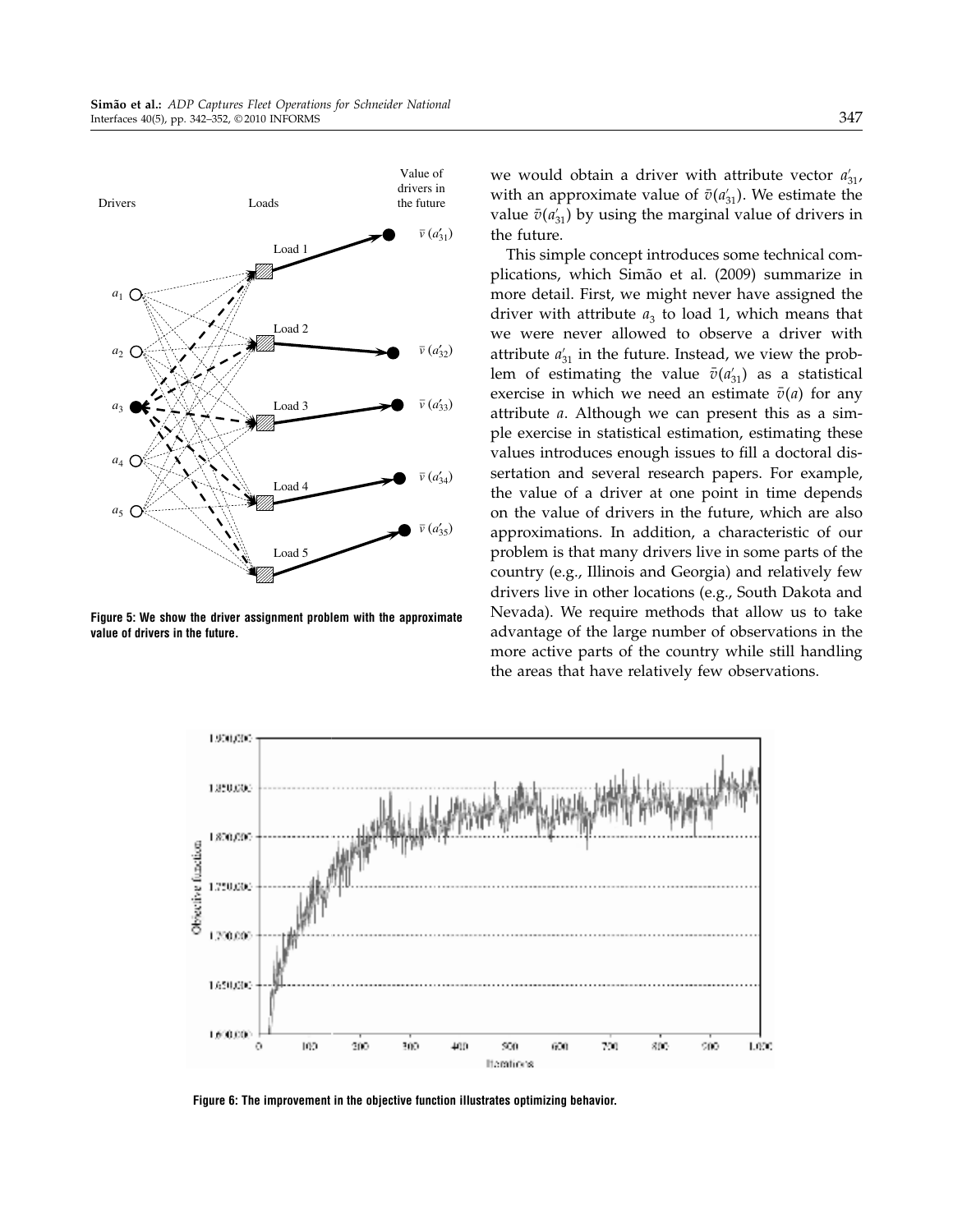

Figure 7: We show the effect of value functions and patterns on matching historical performance.

Estimating the value-function approximations requires simulating the dispatch process (using a particular set of approximations) iteratively. After each iteration (in which we simulate a month of dispatching), we use information from each assignment problem to update the value of drivers in the future. We capture uncertainty by sampling any random variables (e.g., new loads or travel times) as we simulate decisions over the month. Because of the need to sample from random quantities, we must use smoothing techniques to balance out the noise. Again, this apparently simple step of smoothing proved to be another difficult research challenge.

We undertook extensive research in the use of ADP for fleet management problems and showed that we can obtain solutions that are near optimal when compared with the optimal solution of deterministic, single, and multicommodity flow problems (Godfrey and Powell 2002, Topaloglu and Powell 2006). However, we could not obtain optimal solutions (or even tight bounds) for the problem class described in this paper. Instead, we first looked for evidence that the algorithm is generally producing improvements in the overall objective function (see Figure 6). This improvement is significant because the first iteration, in which we set  $\bar{v}(a) = 0$ , is equivalent to a myopic policy. The more meaningful validations are that (1) we produce results that closely match historical performance, and (2) the value functions  $\bar{v}(a)$ accurately approximate the marginal value of increasing the number of drivers of a particular type.

#### Matching Patterns

As we mentioned in the previous section, simply optimizing the objective function was not sufficient to obtain realistic behaviors. A major issue that Schneider faced was the need to assign drivers to loads of an appropriate length. Teams expected the longest loads, whereas single drivers using companyowned equipment were given the shorter loads. However, a team could be assigned a shorter load; moreover, although single drivers using companyowned equipment were assigned shorter loads, they still needed to drive enough miles per week to maintain their income.

Solving this problem by simply using penalties when the length of a load is higher or lower than the average for a particular type of driver is impossible. Every driver type needs to pull loads of different lengths—only the averages count. Assigning a team to a shorter load is not a problem, as long as the average length of haul matches historical data. If we deviated significantly from historical averages, it is likely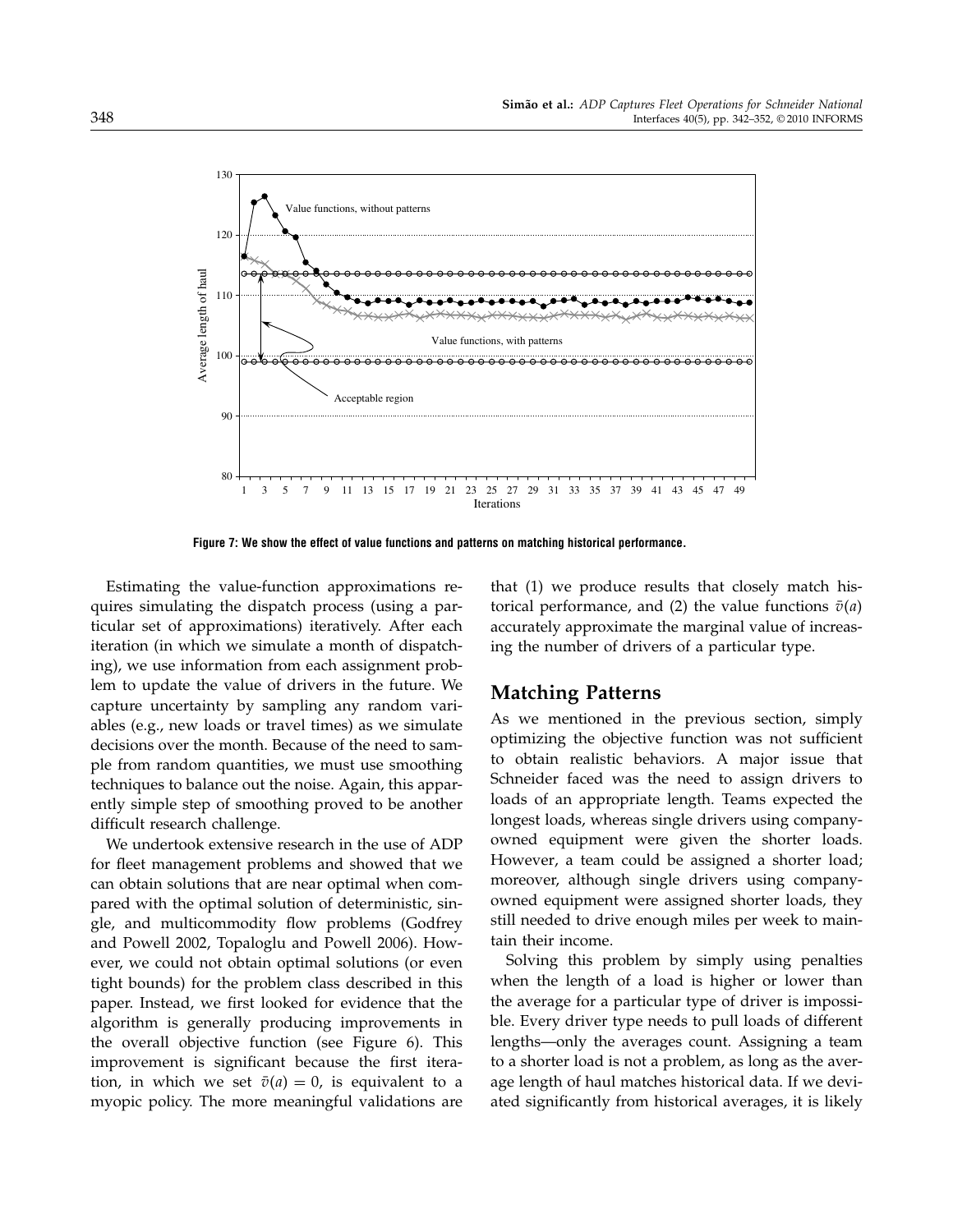that we would start incurring higher driver turnover. Therefore, Schneider was unwilling to experiment with dispatch rules that deviated from its historical patterns.

We solved this problem by introducing the concept of a pattern metric, as Marar et al. (2006) and Marar and Powell (2009) propose. In brief, it involves adding a term that penalizes deviations from the historical percentage of times that drivers of a particular type (e.g., team, single) take loads of a particular length (e.g., between 500 and 550 miles). As decisions are made over time, the model keeps track of an estimate of how often we move loads of a particular length over the entire horizon. We only introduce penalties when the average over the entire horizon starts deviating from historical performance. This logic also requires iterative learning; therefore, it fits naturally within the iterative learning of the value functions. Section 4.1 in Simão et al. (2009) describes the application of the pattern logic to this problem.

Figure 7 illustrates how the model learns to match historical performance using value functions with and without a pattern. Our goal was to move a particular metric (in this case, average length of haul for a particular class of driver) within a range that would be acceptable to Schneider. We note that by simply using value functions, we were able to move the model within the acceptable range. Introducing the patterns moved the metric within the allowable range more quickly and moved it closer to the center of the range. The pattern logic played a significant role in generating other statistics, which we highlight in the next section.

### Calibrating Against History

The central goal of our research was the development of a model that we could use to analyze the effect of changes in policies (e.g., allowing drivers to drive 11 hours per day instead of 10) or inputs (e.g., hiring more team drivers housed in a particular location). If the results of these analyses are to be credible, the model must closely match historical performance. For example, if we did not model the rules governing hours of service, we would not be able to analyze the effect of changes in the rules that limit the number of hours a driver can be on duty to fewer than 70 hours

in eight days. Alternatively, if simplifications in the model allowed us to overstate the productivity of a driver, then we would not obtain a realistic estimate of the marginal value of additional drivers of a particular type.

Accurately capturing the attributes of drivers and loads and the rules governing how long a driver can be on the road is not enough. To have a realistic simulation, we must closely mimic the decisions. Because we are testing changes in policies and inputs, we have to believe how the decisions will change under these new inputs. For example, if we want to trust the estimates of the marginal value of team drivers in a location, we must believe that the model is making realistic decisions about assigning team drivers to longer loads. If the model starts assigning team drivers to shorter loads, then it is making decisions that the company would not make in practice, thus overstating the value of team drivers.

Despite extensive academic literature on the optimization of truckload carriers, we could find only a single instance of a model that has been shown to calibrate against actual historical performance; Simão et al. (2009) provide a detailed technical description of this model. The research community that works on the development of models for freight transportation has primarily focused on optimization models in which the goal is to outperform the decisions made by a company.

A central tenet of our project was that a carefully constructed optimization model would closely simulate decisions made by the dispatchers. It is important to emphasize that we are optimizing a utility function that uses various bonuses and penalties to achieve realistic behaviors, such as getting drivers home, achieving appropriate utilization for different driver types, and realizing on-time customer service. However, we believe that if the decisions of the dispatchers were significantly suboptimal, our model would not have calibrated against history. Our numerical work showed that as the objective function improved (i.e., we were doing a better job looking into the future because the model automatically optimizes at a point in time), the model became more realistic, with no evidence that we were outperforming the dispatchers. We have to keep in mind that Schneider pioneered the use of optimization models for real-time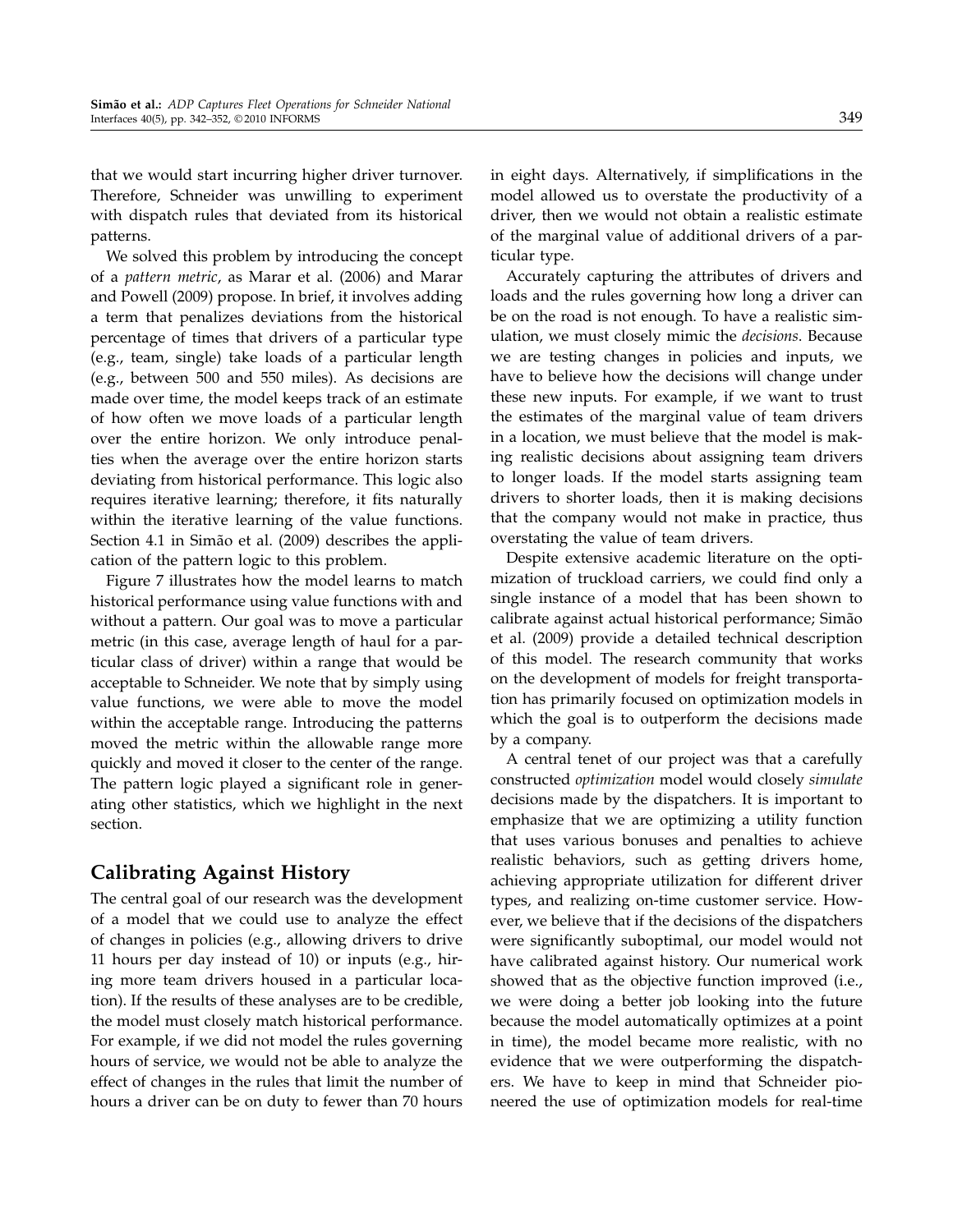

Figure 8: We show system results compared against historical extremes for length of haul, revenue per working unit, driver utilization, and percentage of driver time-at-home spent on weekends. See Simão et al. (2009) for details.

dispatch. In addition, the company uses an array of advanced decision support systems; therefore, we view this result as gratifying rather than surprising.

Figure 8 shows comparisons we made between our model's results and those obtained based on historical data. For each statistic, Schneider provided a range based on the variability it observed on a month-tomonth basis. As the figure shows, we were able to calibrate the model to match history for each statistic.

# Capturing the Marginal Value of Drivers

One application of the model was guiding Schneider in its hiring of new drivers. For example, we needed the marginal value of hiring teams who live in northern Illinois. This marginal value would reflect both the revenues of the loads that these drivers can

move and the cost of getting the drivers home. It is important to emphasize that the marginal value of these drivers differs greatly from the average value of drivers with these attributes, a quantity that can be easily calculated by tracking the paths of these drivers over the planning horizon. The marginal value requires that we understand how the solution would change if we added additional drivers of a particular type.

We compared the marginal value of a driver characterized by domicile and driver type as estimated by the value-function approximations against the estimates produced by adding 10 drivers of a particular type and rerunning the system for several iterations. Given the noise in the estimates obtained by adding 10 drivers and rerunning the system, we repeated this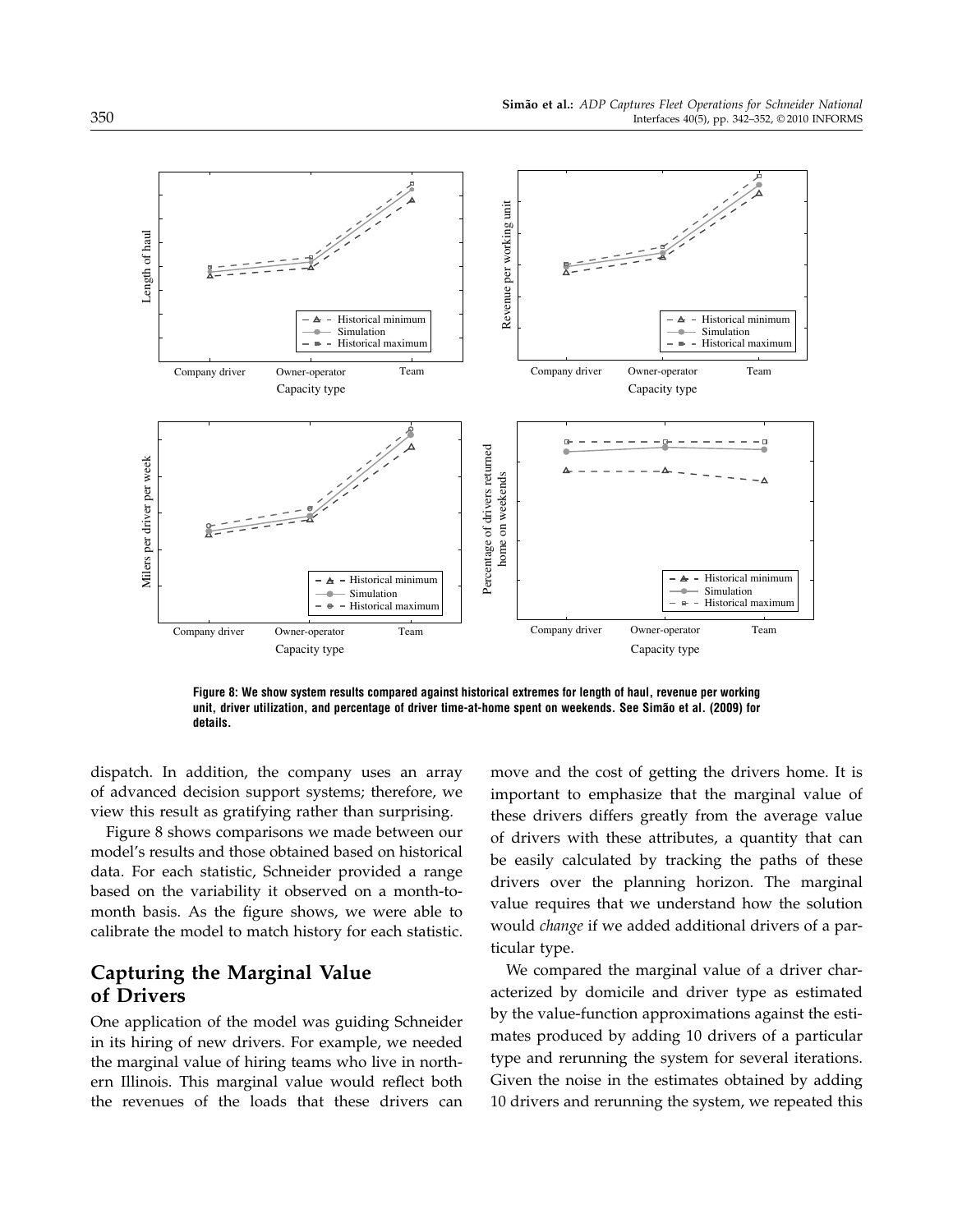

Figure 9: We show the simulated value of additional drivers compared to estimates based on value-function approximations for 20 different types of drivers. See Simão et al. (2009) for details.

exercise 10 times for each type of driver to obtain confidence intervals (i.e., we performed a simulation).

Figure 9 shows the results of our simulation. We note that for the 20 different estimates (representing different combinations of driver domiciles and driver types), in 18 instances, the value produced by the value-function approximation fell within the 95 percent confidence interval from the simulation. We view this as a validation that the value-function approximations are consistent with the estimates of the marginal values produced through simulation. However, from a single calibration run of the system, we obtained estimates,  $\bar{v}_0(a)$ , for all possible combinations of driver domiciles with driver types at the beginning of the simulation. That is,  $\bar{v}_0(a)$  is an estimate of the value of a driver with attribute a at time 0, which provides an estimate of how the entire simulation should change if we add one more driver with attribute *a* at the beginning of the simulation. We have to compute  $\bar{v}_t(a)$  for all attributes (e.g., location, driver type, domicile) and all periods as part of the ADP algorithm; however, for driver valuations, we use only the estimates at the beginning of the simulation.

#### Having an Impact

Schneider's tactical planning system (TPS, as our model has become known within the company) has been and continues to be used for a variety of analyses that lead to significant financial benefits

through operational policy and procedure improvements, better-informed negotiating positions, and cost reductions or avoidance. The system's principal benefit over the traditional aggregated-flow network models used previously is its capability to capture driver and load attributes in great detail and to produce a very realistic simulation of real-world operations. The particular strengths of this modeling platform are that it (1) produces good (near-optimal) solutions to complex problem scenarios and (2) provides comprehensive operating characteristics and statistics that can be used to determine potential impacts and uncover unintended consequences associated with proposed changes within a complex transportation network. Schneider, a company that has won the INFORMS Prize for its widespread use of operations research, was unable to solve the problem using standard optimization or simulation modeling tools.

In the last several years, Schneider used TPS to analyze several situations. Below, we summarize these analyses and show their corresponding business benefits.

• Driver time at home: Long-haul drivers are typically away from home for two to three weeks at a time. To address driver retention, Schneider management approved a business plan to significantly increase the amount of time drivers spend at home; however, TPS runs showed that the plan had a potential annual negative impact of \$30 million on network operating costs, considerably outweighing the anticipated benefits. Schneider used TPS to develop an alternative strategy that provided 93 percent of the proposed self-scheduling flexibility but incurred an estimated annual cost impact of only \$6 million.

• Driver hours-of-service rules: During the last six years, the US Department of Transportation has introduced several changes for driver work-schedule constraints. Using TPS runs, Schneider was able to substantiate and quantify the impacts of these changes, allowing it to effectively negotiate adjustments in customer billing rates and freight tendering and handling procedures, and leading to margin improvements of 2 to 3 percent.

• Setting appointments: A key challenge in the order-booking process is determining both the timing and flexibility of the pickup and delivery appointments. Using TPS, Schneider was able to quantify the